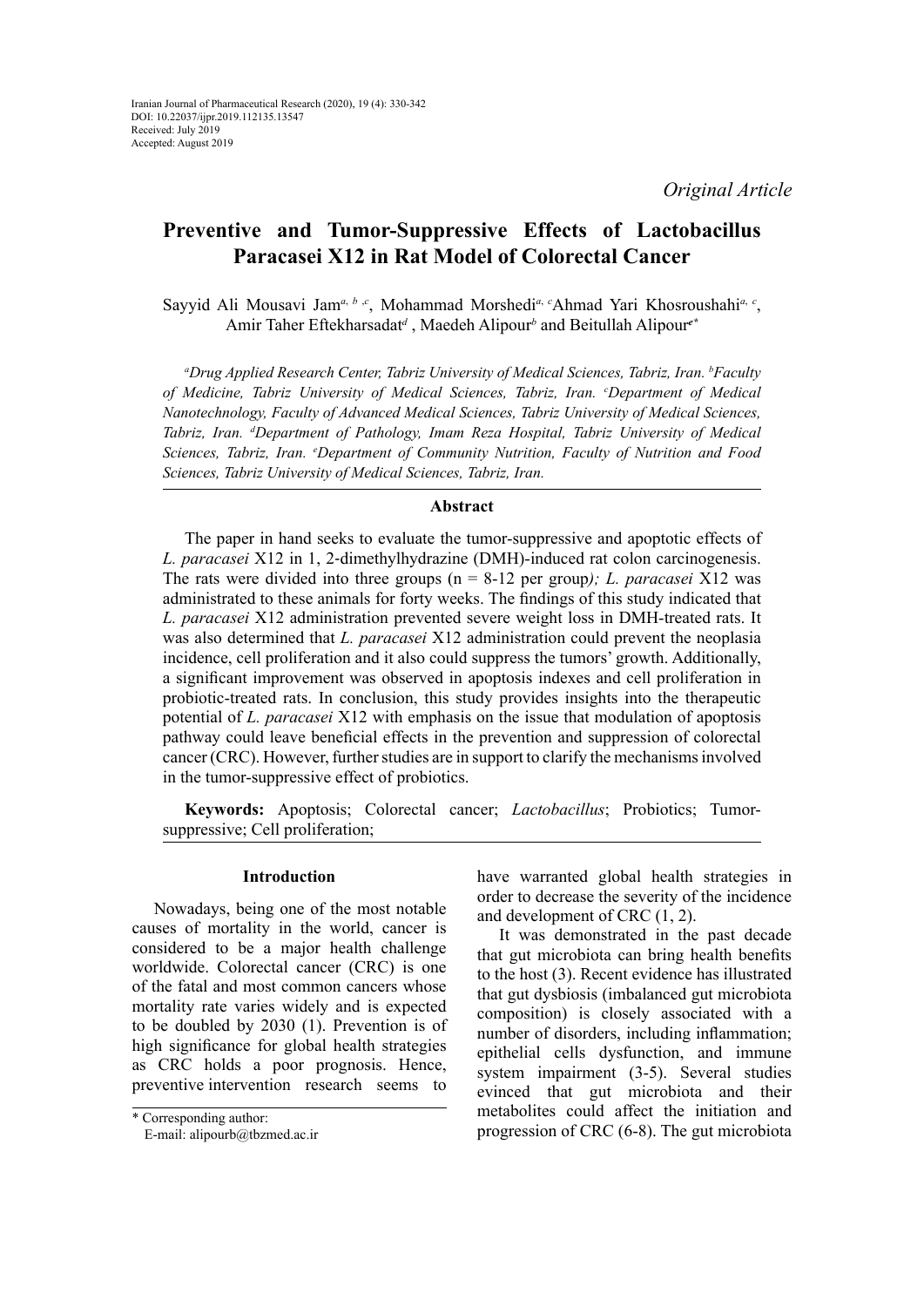is affected by a variety of factors, especially diet. Probiotics such as Lactobacilli species (*i.e.* live microorganisms that are useful for the body when applied in proper amounts) have various beneficial effects on the host (5, 9-13).

Recently, the use of probiotics is increasing for the prevention and treatment of diseases (11, 14 and 15). Both *in-vitro* and *in-vivo* researches have divulged the tumor-suppressive effects of probiotics (16-20). Today, the beneficial roles of probiotics in improving CRC have been proposed (16, 21). Notwithstanding the foregoing, mechanisms of probiotics species on CRC are still unclear (17). In addition, there still remains the controversy regarding the effectiveness of probiotics on CRC (16, 22). Therefore, it is possible for the probiotics to play a major role in preventing and suppressing CRC via alleviation of gut pathogens, proliferation and differentiation of epithelial cells, reducing inflammation (23, 24), and improving antioxidant defense system as well as stimulating mucosal immunity (9, 11 and 25-27). Thus, probiotics may offer therapeutic benefits for CRC treatment.

The main characteristics of cancer are the uncontrolled growth and proliferation of cells and resistance to apoptosis. Apoptosis is a precise cellular program for controlling the number of cells mediated by caspases (28, 29). It is regulated via two (external and internal) pathways. Caspases-2, 8, and 9 are closely connected to pro-apoptotic signals (29). Evidence demonstrated that probiotics consumption may have a beneficial effect on apoptosis mechanism (17, 28). Two studies reported that administration of propionibacteria or L.casei have apoptotic effects on CRC (17, 18). Moreover, another work reported that *Lactobacillus* acidophilus intake could inhibit the expression of the proapoptotic protein (Bax) and increase antiapoptotic protein (Bcl-2) levels (30).

*L. paracasei* is a common probiotic, found abundantly in dairy products. Recently, several studies signaled that *L. paracasei* X12 have had beneficial effects, such as improving dysbiosis as well as inflammatory and immune responses in the host (31-33). Studies demonstrated tumor-suppressive effects of several *Lactobacillus* species such

as *L. paracasei* X12 (17, 34-36). Based on these reports, the present study aims to identify the preventive effects of *L. paracasei* X12 compared with CRC and evaluate the effects of *L. paracasei* X12 on the apoptosis pathway and cell proliferation via argyrophilic nucleolar organiser region-associated proteins (AgNORs) in 1, 2-dimethylhydrazine (DMH) induced colorectal carcinogenesis in rats with CRC.

## **Experimental**

### *Animals*

Thirty-six male Wistar rats (160±20 g, 6 weeks old) were obtained from the Pasteur Institute of Iran. The rats were housed in cages of four in a controlled condition (temperature: 22–25 °C, humidity: 50–60% and 12 h: 12 h repeating cycle). They had free access to food and water. The care and treatment of all animals were in accordance with the Principles of Laboratory Animal Care (NIH Publication 1986). The present experiment was approved by the Animal Experimentation Ethics Committee of Tabriz University of Medical Sciences, Tabriz, Iran.

## *Study design*

The animals were randomly divided into three experimental groups. Each group comprised of 12 rats, as follows:

Group I ( $n = 12$ ), Healthy control (HC), which continued to receive single weekly doses of 1 mM EDTA saline until the end of the study.

Group II ( $n = 8$ ), DMH treated rats' control (DC), which received a single dose of DMH (Sigma, St. Louis, MO, USA) subcutaneously (SC) and sterile normal saline intragastrically until the end of the study.

Group III ( $n = 12$ ), probiotic treated rats (DP), in which the rats were injected with DMH*. L. paracasei* X12 was being fed to the rats daily for 40 weeks. Body weight (BW) was measured every 8 weeks. Eventually, the rats were anesthetized with sodium pentobarbital (65 mg/kg BW, IP) and were sacrificed by cervical dislocation at the endpoint. After laparotomy, the colon and rectum tissues were removed and cut longitudinally. Then, it was thoroughly washed with cold saline.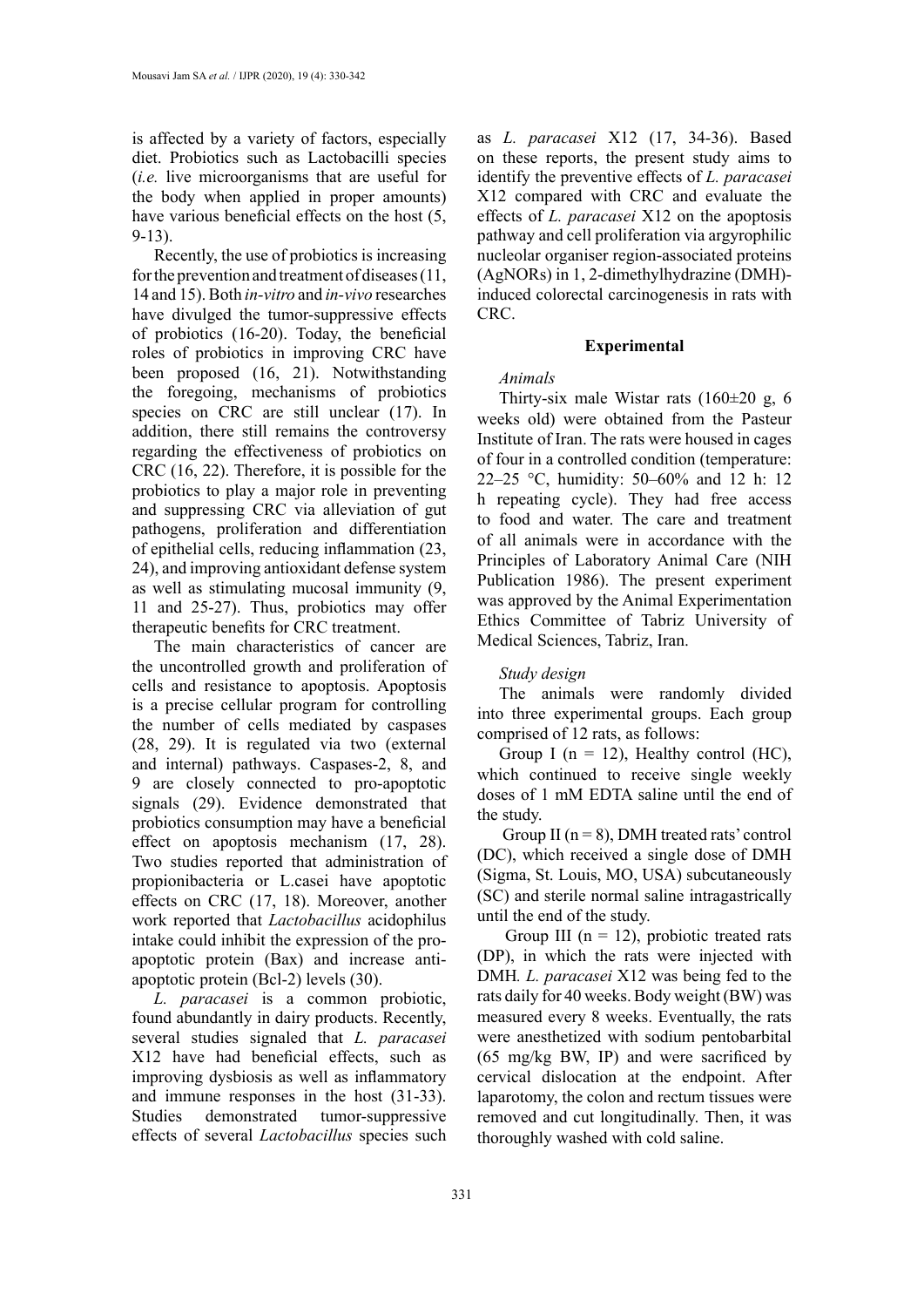## *Preparation of probiotic*

The studied probiotic, *L. paracasei* X12 was previously isolated from traditionally fermented dairy (20). In the present work, *L. paracasei* X12 was obtained from TBZMED Biotechnology Research Center (Tabriz, Iran). Probiotic suspension was prepared based on Morshedi *et al.* study (9). Briefly, *L. paracasei* X12 was inoculated in MRS (Man-Rogosa-Sharpe) broth and was maintained in an incubator (48 h at  $37^{\circ}$ C). It was isolated from MRS broth by centrifugation (3000 rmp, 4min, and 4  $^{\circ}$ C); then, it was washed with sterile phosphate-buffered saline (PBS). Fresh bacterial suspensions were suspended in PBS at a concentration of  $2 \times 10^9$  colony-forming units (CFU)/rat/day and administrated intragastrically every day for each rat in DP group.

#### *Induction of colon carcinogenesis*

DMH was freshly prepared in 1 mM EDTA with pH adjusted to 7.0 by 1 mM NaOH. Single doses of DMH (30 mg/kg BW, twice a week) were given to SC for 12 consecutive weeks.

#### *Tumor evaluation*

After killing the rats, their colon from the cecum to the anus were harvested and washed with cold saline. The tissues were opened longitudinally and inner surfaces were examined for the presence of the macroscopic

|  | Table 1. Primers sequences for RT-PCR amplification. |
|--|------------------------------------------------------|

lesion. The tumors count, volume, and multiplicity were counted and measured, using Vernier caliper (0.1-mm graduation).

## *Histological examination*

For the histological investigation, tissues and gross lesions were fixed in buffered formalin (10%) and were processed and embedded in paraffin blocks for the histopathological examinations at light microscopy. The grade of differentiation occupying the largest area in the totality of the tumor was assessed according to the World Health Organization (WHO) classification for tumors of the colon and rectum. The assessments were randomized and single-blinded. Histological sections were stained with hematoxylin and eosin (H&E) (37).

# *Evaluation of apoptosis markers by Realtime PCR analysis*

After tumor tissues homogenization, total RNAs of tumor cells were isolated from each rat, using RNX-plus solution (SinaClon, Tehran, Iran) and were used for complementary DNA (cDNA) by PrimeScript RT Reagent Kit (Takara Bio Inc., Tokyo, Japan). cDNAs were used as templates using specific primers. The probes are listed in (Table 1). All amplification reactions were performed on ABI-step I plus (Applied Biosystems, CA, USA) instrument (triplicate for each sample).

| <b>Target genes</b> | Sequence $(5' \rightarrow 3')$                                        | Amplicon size (bp) | Annealing temperature $(^{\circ}C)$ |
|---------------------|-----------------------------------------------------------------------|--------------------|-------------------------------------|
| <b>GAPDH</b>        | F: 5'- CGTGTTCCTACCCCCAATGTATC-3'<br>R: 5'- TAGCCCAGGATGCCCTTTAG-3'   | 128                | 57.9                                |
| $Rcl-2$             | F: 5'- TGGCGATGAACTGGACAACA-3'<br>R: 5'- CCAGTTGAAGTTGCCGTCTG-3'      | 124                | 58.6                                |
| Bax                 | F: 5'- AGCTGCAGAGGATGATTGCT-3'<br>R: 5'- AGCAAAGTAGAAAAGGGCAACC-3'    | 128                | 58.4                                |
| $JAK-I$             | F: 5'- CTAATCGGACAACCTTTCAGAACC-3'<br>R: 5'- AAATGGCTTGGGAGAGAAGGA-3' | 110                | 58.3                                |
| $Akt-1$             | F: 5'- AGGCATCCCTTCCTTACAGC-3'<br>R: 5'- CCTCTGAAAACACGCGCTC-3'       | 127                | 58.5                                |
| Caspase-3           | F: 5'- TGGAACTGACGATGATATGGCA-3'<br>R: 5'- CTGGATGAACCATGACCCGT-3'    | 124                | 58.7                                |
| Caspase-8           | F: 5'- TTTCCGGGTCAACAGGAGCTTG-3'<br>R: 5'- TTGATGGTCACCTCATCCAAAAC-3' | 126                | 60.1                                |
| Caspase-9           | F: 5'- ACATCGAGACCTTGGATGGTG-3'<br>R: 5'- AGTTAAAACAGCCAGGAATCTGC-3'  | 129                | 58.6                                |

 $T$  melting temperature of primers; F, forward primers; F, forward primers; R, reverse primers; R, reverse primer. TM, melting temperature of primers; F, forward primer; R, reverse primer.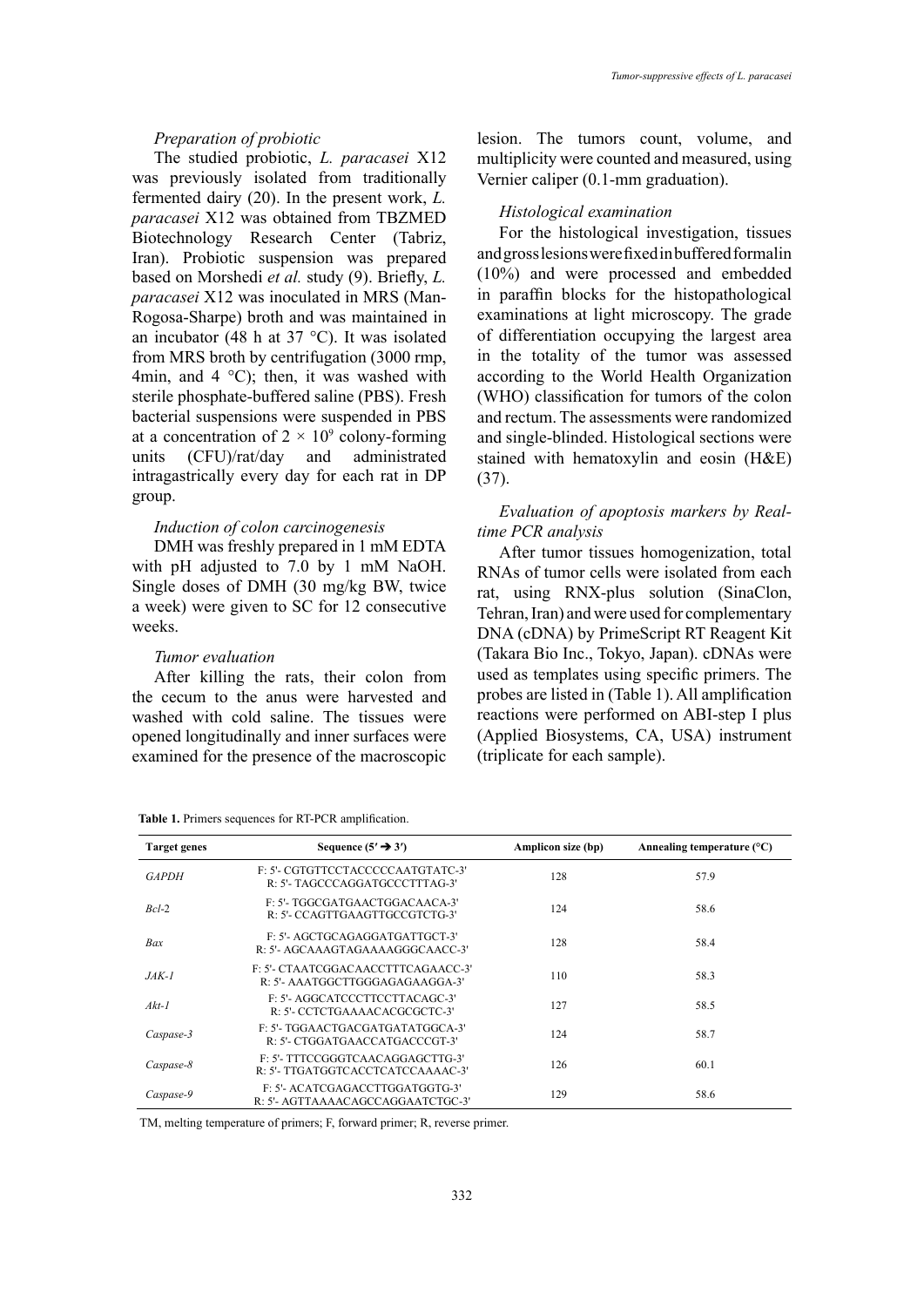#### *Evaluation of Annexin V staining*

For this purpose, tissues with tumor were cut into small pieces and smashed with disposable pestles. The mashed tissues were homogenized by Dispase II (Roche Diagnostics GmbH), using the enzymatic method. Apoptotic cells were identified by staining with Annexin-V and propidium iodide (PI), using apoptosis detection kit (BioLegend Inc., San Diego, USA). Finally, 400 μL of Annexin V Binding Buffer was added to each tube and analyzed by flow cytometry, used to examine the expression of large numbers of specific markers and indicators of apoptosis. Quadrant settings were fixed with untreated, single-stained controls and copied to dot plots of the treated cells. Data analysis was conducted using CELL Quest Pro software (BD Biosciences, San Jose, CA, USA).

# *Detection of apoptosis with M30 CytoDEATH cells*

Apoptosis was identified by M30 CytoDEATH antibody Kit (Peviva AB, Bromma, Sweden), according to the manufacturer's instructions. Evaluation of M30 staining was performed by two independent researchers. M30 positivity was identified as brown cytoplasmic staining per five fields at a magnification of 100x under a light microscope (Olympus BX64, Optical. Co. Ltd, Japan). At least, 1000 epithelial cells were counted in each group of slides and the M30 positive cells were represented as a percentage of the total number of counted cells and disclosed the apoptotic index.

# *Evaluation of cell proliferation by AgNOR staining*

AgNORs were identified by silver nitrate staining. AgNORs staining was performed, using the method of Murray *et al*. (1989). Briefly, AgNOR Stained slides were observed under the light microscope (Olympus BX64, Optical.Co.Ltd, Japan) at a magnification of 40x by two investigators with no knowledge on the tumor type, grade, and group's properties. AgNOR in one hundred cells were counted and the mean number of dots per nuclei was considered separately for each group. The count was the percentage of nuclei exhibiting

five or more AgNOR granules/nucleus/100 cells and represented proliferative activity. Tumors with proliferative activity count were characterized as percentages of AgNOR (pAgNOR). High proliferative activity was determined by PAgNOR  $\geq$  8%.

## *Statistical analysis*

Results were obtained from 8-12 rats in each group. All data were analyzed using SPSS (Version 23). One-way analysis of variance (ANOVA) followed by *post-hoc* Tukey's test was used for comparison of significance between the groups. Data were considered noticeable at  $P < 0.05$ .

## **Results**

# *The Effects of L. paracasei X12 on weight gain*

The BW of the rats did not differ notably among the three groups at the beginning of the intervention (Figure 1). At the end of the  $8<sup>th</sup>$ , 16t<sup>h</sup>,  $32<sup>th</sup>$ , and  $40<sup>th</sup>$  weeks, the BW of the DC group strikingly decreased, compared to the HC group. Probiotic intake had an important effect in preventing weight loss in these weeks  $(P < 0.001)$ . The greatest weight loss was observed between the  $32<sup>th</sup>$  to  $40<sup>th</sup>$  weeks after DMH injection group (DC). Weight loss in the treated group (DP) was prevented  $(P < 0.001)$ . In addition, a remarkable increased BW was progressively observed in the HC and DP groups.

# *The Effects of L. paracasei X12 on physical changes Tumors*

In this work, the incidence of colon tumor was 100%, following a 12-week DMH injection to the rats. In the DC group, the majority of tumors were adenocarcinoma (Table 2). In the Probiotic-treated group (DP), only 4/12 of rats had lesion with moderate dysplasia and tubular adenoma. Besides, the tumor incidence was prominently decreased to  $\sim 66\%$  in the DP group (Table 2).

Additionally, injection of DMH in the rats led to a significant increase in the size, multiplicity, and volume of the tumors, compared to the DP group  $(P < 0.001)$ . Probiotic administration in the rats with CRC reduced both volume and number of the tumors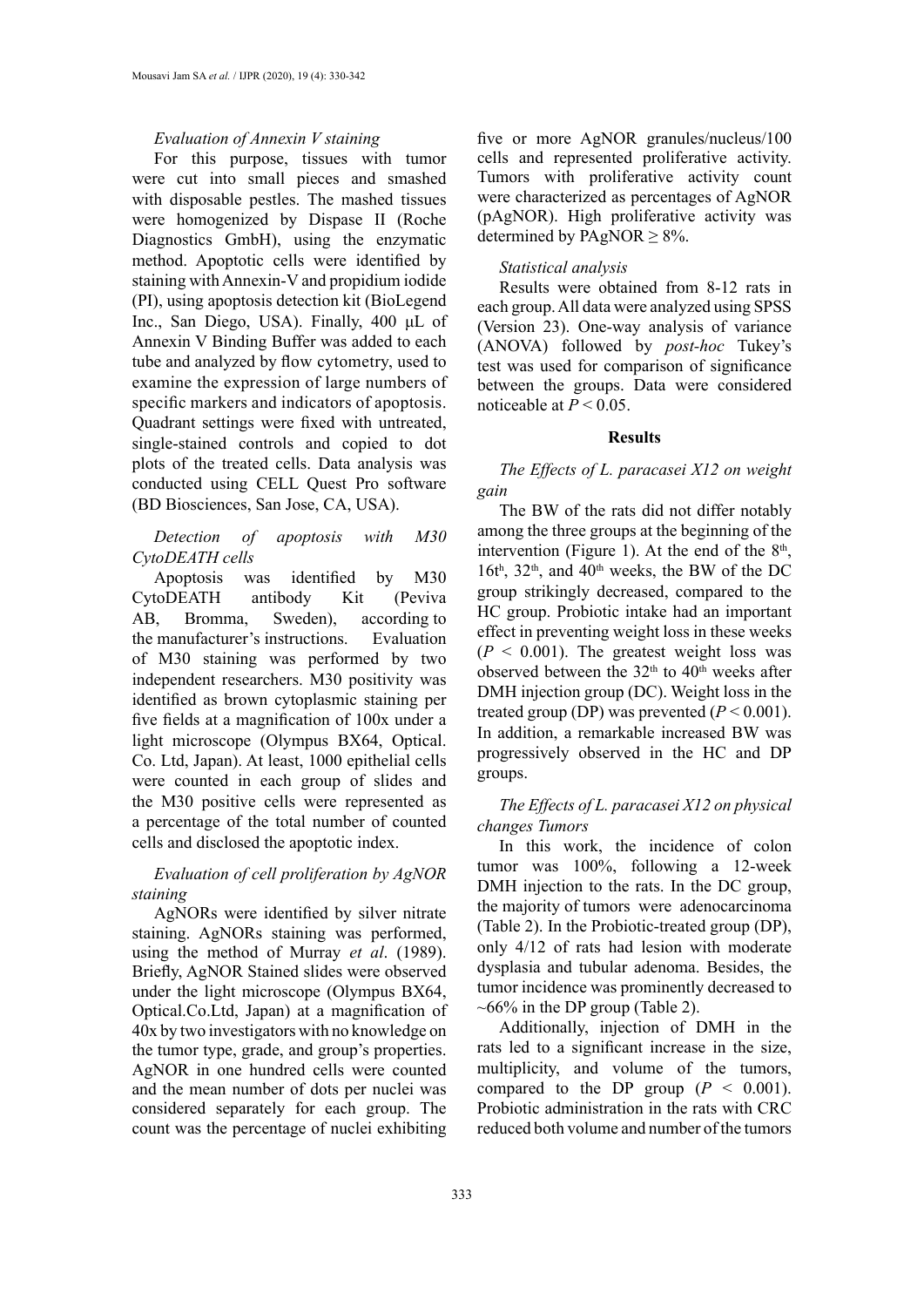$(P < 0.001)$ . As shown, supplementation with the probiotic could inhibit tumor growth (Figure 2A).

# *The Effects of L. paracasei X12 use on Histopathological changes in the tumor*

Histopathological analysis demonstrated that the colon of animals in the HC group had normal histoarchitecture. In the DC group, the signs of dysplasia (adenoma and adenocarcinoma) were observed, while in the DP group, the histopathological analysis revealed just a few adenomas (Table 2). However, there were many adenocarcinomas in the colon of DMH-induced rats. Probiotics administration could prevent such increases in cell proliferation (Figure 2B).

*The Effects of L. paracasei X12 use on cell proliferation* 

AgNORs was measured to understand the cell proliferation protective effects of *L. paracasei* X12 over DMH-induced colorectal carcinogenesis in the nuclei of all the colon tissues of the rats (Figure 4B).

There was an eminent statistical difference between the DC and HC groups, regarding mean AgNORs concentration (Table 3). Furthermore, in comparison with the DC group, probiotic consumption (DP group) resulted in a decreased level of mean AgNORs (mAgNORs) and reduced level of AgNOR (pAgNOR)  $(P < 0.05)$ . As stated, the supplementation with probiotic could prevent the increase in cell proliferation (Table 3)



**Figure 1.** Effects of the *L. paracasei* X12 treatment on weight gain after 40 weeks.

**Table 2.** Effect of *L. paracasei* X12 intake on progression of colon tumors in groups after 40 weeks**.**

| <b>Groups</b>             | HC n (12) | DC n (8) | DP $n(12)$ |
|---------------------------|-----------|----------|------------|
| Tumor incidence           | $*0/12$   | 8/8      | $*$ 4/12   |
| Adenoma (%) (mean)        | $^*$ 0    | $6.8\%$  | 100%       |
| Adenocarcinoma (%) (mean) | $^*$ 0    | 93.1%    | 0          |
| Carcinoma (%) (mean)      | $\theta$  | $\theta$ | 0          |
| Tumor volume (mm2) (mean) | $^*$ 0    | 66.6     | $*3.4$     |
| Tumor multiplicity (mean) | $^*$ 0    | 10.0     | $*0.8$     |

Compared to the DC group,  $P < 0.05$  was regarded as statistically significant. HC: healthy control group; DC: DMH alone group; DP: DMH rats treated by the L.paracasei X12.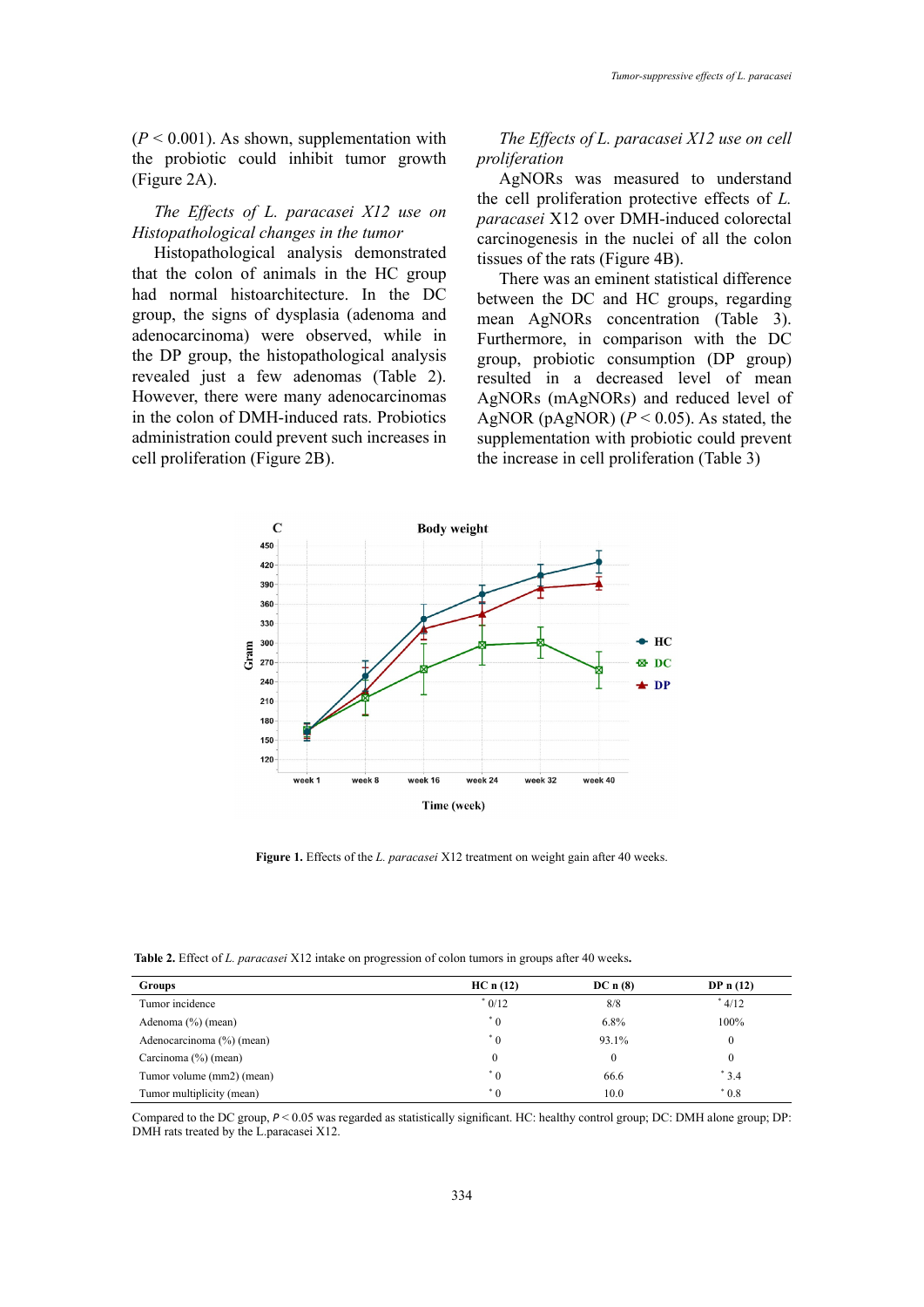*The Effects of L. paracasei X12 use on apoptosis markers*

# *Expression of apoptosis markers*

The effects of *L. paracasei* X12 administration on the pro - and antiapoptotic proteins were investigated (Figure 3). Following DMH injection, the levels of caspase-9, Bcl-2 and Bax/Bcl-2 ratio greatly decreased; however, caspase-8, caspase-3, Bax and Janus kinase  $1$  (Jak-1), and Akt-1 levels obviously increased compared to HC group. Meanwhile, there was a major decrease in caspase-3, caspase-9, and Bax expression; however, this was fundamentally increased in caspase-8, Jak-1, Akt-1, Bcl-2 and Bax/Bcl-2 ratio, compared to DP group ( $P < 0.005$ ).

## *Annexin V and PI staining*

The relative apoptosis promoting activities

of probiotic *L. paracasei* X12 was assessed by Annexin- V and PI staining, followed by flow cytometry. There was a crucial difference in the proportion of Annexin-V positive between the groups. Quantification of annexin V and PI positive cells reflected a critical difference in late (Q2) and early (Q3) cell apoptosis or necrosis between DC and DP groups (Figure 4C).

#### *M30 CytoDEATH cells*

Following induced CRC via DMH, M30 CytoDEATH cells number increased significantly compared to the HC group (Tab. 3). Additionally, in comparison with the DC group, probiotic therapy could relevantly increase M30 CytoDEATH cells and apoptotic index (Table 3) in the colon tissue after 40 weeks of treatment (Figure 4A).



Figure 2. Effects of L. paracasei X12 on macroscopic appearance of tumor incidence, multiplicity and volume in colon of rats (A). Representative photomicrographs of histological (hematoxylin and eosin) cross-sections of colons tissue with magnification 40X from the treated and untreated rats (B). Normal colorectal tissues (HC group), colorectal adenoma (DP group) and colorectal adenocarcinoma (DC group). HC: healthy control group; DC: DMH alone group; DP: DMH induced rats treated by the L.paracasei X12.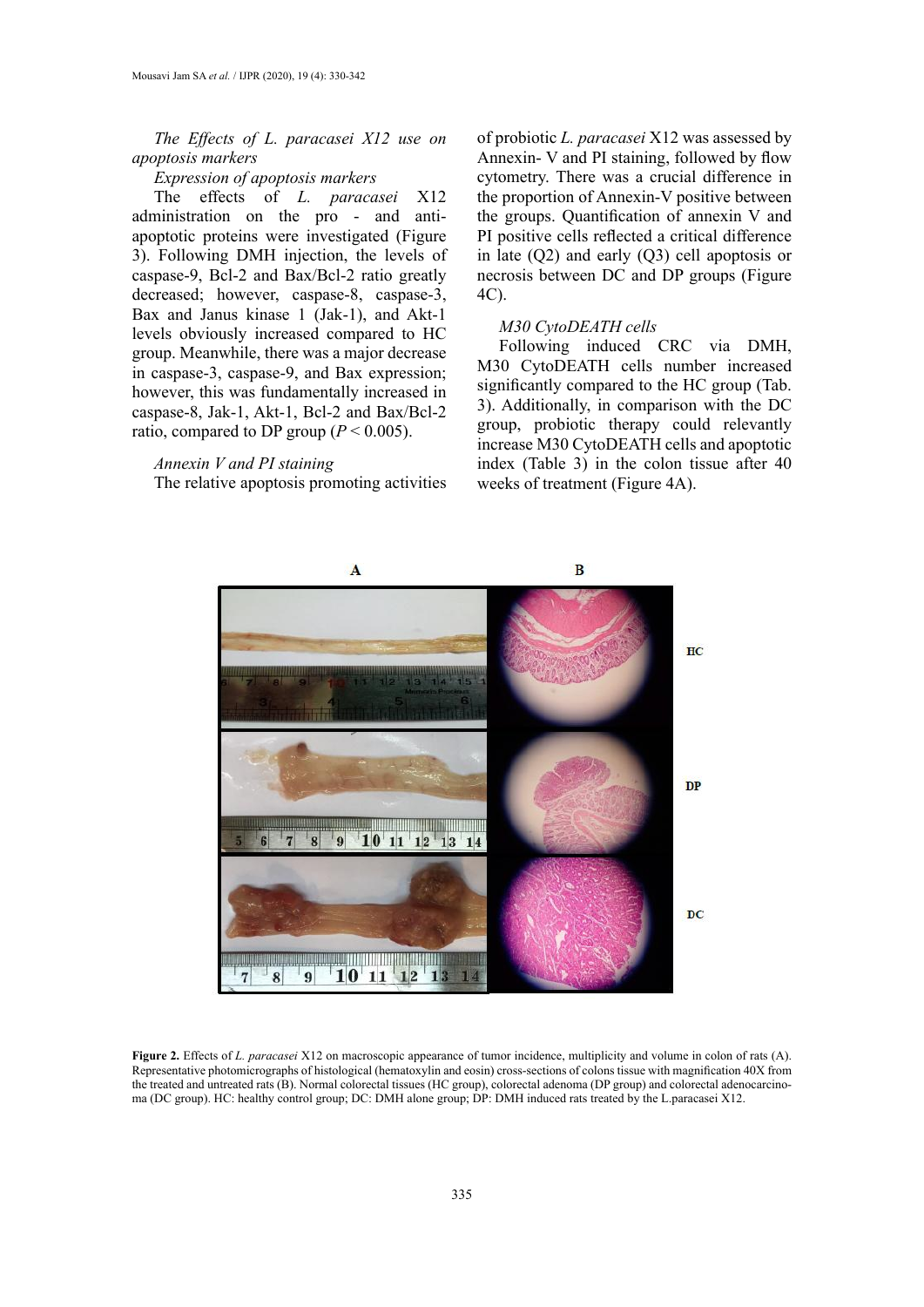

Figure 3. Effects of the *L. paracasei* X12 treatment on apoptosis markers expression. HC: healthy control group; DC: DMH alone group; DP: DMH rats treated by the L.paracasei X12.



Figure 4. The colonic histology scores (M30 CytoDEATH cells, AgNOR staining and Annexin V staining) of different groups of rats were assessed (n=8-12 per group). Typical M30 CytoDEATH stains of apoptotic cells. Red arrows indicate to positive-stained cells present in this field. Magnification scale is 1000X (A). The AgNORs are situated within the nucleoli (oil immersion, x 1000). Note numerous black dots (yellow arrows) scattered throughout the nucleus which can be easily discriminated as well as complete lack of staining artefacts ( $\angle$ AgNOR, bar = 10 µm) (B). The single-cell suspension was prepared and apoptosis was detected by annexin-V fluorescein isothiocyanate through flow cytometry. (C). The Q1 quadrant represents unviable cells. The Q2 quadrant represents cell that are in late apoptosis. The Q3 quadrant represents cells in early apoptosis. The Q4 quadrant represents viable cells. HC: healthy control group; DC: DMH alone group; DP: DMH rats treated by the L.paracasei X12.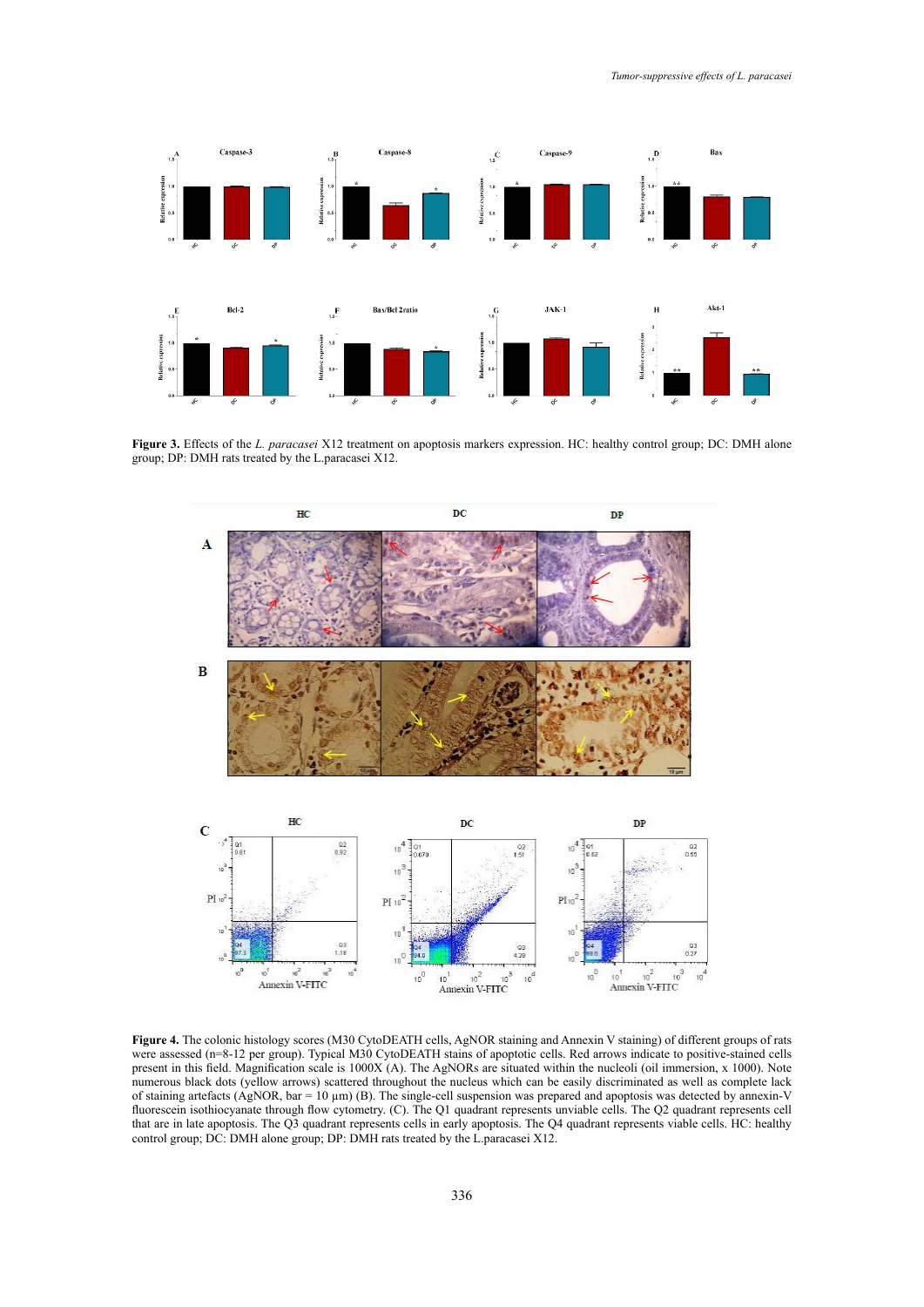| <b>Groups</b>                      | HC n (12)         | DC n (8)          | DP $n(12)$         |
|------------------------------------|-------------------|-------------------|--------------------|
| M30-positive cells (mean $\pm$ SD) | $*91.41 \pm 9.99$ | $118.3 \pm 14.43$ | $*174.1 \pm 76.01$ |
| Apoptotic index (mean $\pm$ SD)    | $0.09 \pm 0.01$   | $0.11 \pm 0.01$   | $*0.17 \pm 0.01$   |
| mAgNOR (mean $\pm$ SD)             | $1.21 \pm 0.07$   | $4.4 \pm 0.09$    | $1.6 \pm 0.68$     |
| PAgNOR $(%)$                       | $^{\degree}$ 2%   | 67%               | $*_{7\%}$          |

Table 3. M30-positive cells and apoptosis index in different cancerous and comparison of mean number of AgNOR (mAgNOR) and proliferative index (pAgNOR) in 100 tumors nuclei in treated/untreated and normal groups.

DP: DMH rats treated by the L.paracasei X12. Compared to the DC group,  $P < 0.05$  was regarded as statistically significant. . HC: healthy control group; DC: DMH alone group;

#### **Discussion**

There is a growing evidence that the consumption of probiotics may have therapeutic and protective effects on CRC (16-19, 21, 35). Therefore, the present work was conducted to explore the preventive effect of *L. paracasei* X12 opposing the progress of CRC in the rats. It was signified that the use of *L. paracasei* X12 can prevent severe weight loss in DMH-induced rats. The obtained results also elucidated that the administration of L. *paracasei* X12 can prevent the onset or the growth (cell proliferation) of the tumors. It was also observed that probiotic intake could decrease the size, multiplicity, and volume of the tumors. *L. paracasei* X12 use resulted in the increased apoptotic markers in the colon.

The administration of *L. paracasei* X12 can prevent severe weight loss induced by DMH. In the DM group, the increase in BW was not similar to the other groups. Li *et al*. (38) have also reported that BW of the rats with DMH injection was considerably reduced, compared to the healthy rats. One of the most critical reasons for weight loss after induction of cancer is the loss of muscle mass (39). In several studies on CRC, it was found that inadequate muscle mass is a strong determinant of mortality (40). On the other hand, low muscle mass could lead to mitochondrial dysfunction (41), which may accelerate cancer progression (42). BW loss could be the result of degeneration of lipids and proteins and changes in the metabolism of the body to provide energy for hyperplastic cells (43). As denoted previously (43, 44), it is also believed that the administration of probiotics could improve weight loss induced by cancer.

To the best of knowledge, it was illustrated that *L. paracasei* X12 use could prevent the onset of the tumors caused by DMH injection in most of the rats. In some cases, it was observed that *L. paracasei* X12 use has suppressive effects on the incidence, size, multiplicity, and volume of the tumors. Furthermore, tumors were adenocarcinomatous in the majority of the DMH-induced rats, while in the treated rats (DP) just four rats had adenoma. Other data also illustrated that the probiotic intake resulted in reduced mAgNORs and pAgNORs levels of the colon cell proliferation in comparison with DMH-induced rats. In this regard, Grimoud *et al*. (45) specified that the reason for the decrease in cell proliferation after probiotics (B.breve R0070 and L.lactis R1058) administration *in-vitro* is the increase in cellular differentiation and reduction of the inflammation. In another study, Chen *et al*. (15) reported that administration of L. acidophilus NCFM (108 CFU/mice) in female BALB/cByJ mice for 28 days led to 35.5% decrease in mean tumor volume as well as the increase in the number of apoptotic cells in treated vs. untreated mice. Zhang *et al.* (35) also implied that L. salivarius  $(5 \times 10^{10} \text{ CFU})$ kg for 40 weeks) substantially reduced the size, multiplicity, and volume of the tumor. Meanwhile, L. salivarius could modulate the gut microbiota of the DMH-induced rats. The proposed mechanism in that study was the increase in the activity of the immune system via improving the gut microbial composition. In another study, Konishi *et al*. (17) revealed that probiotic-derived ferrichrome administration prevented the cell growth of colon cancer cells, while it did not have any effect on cell growth of non-cancerous cells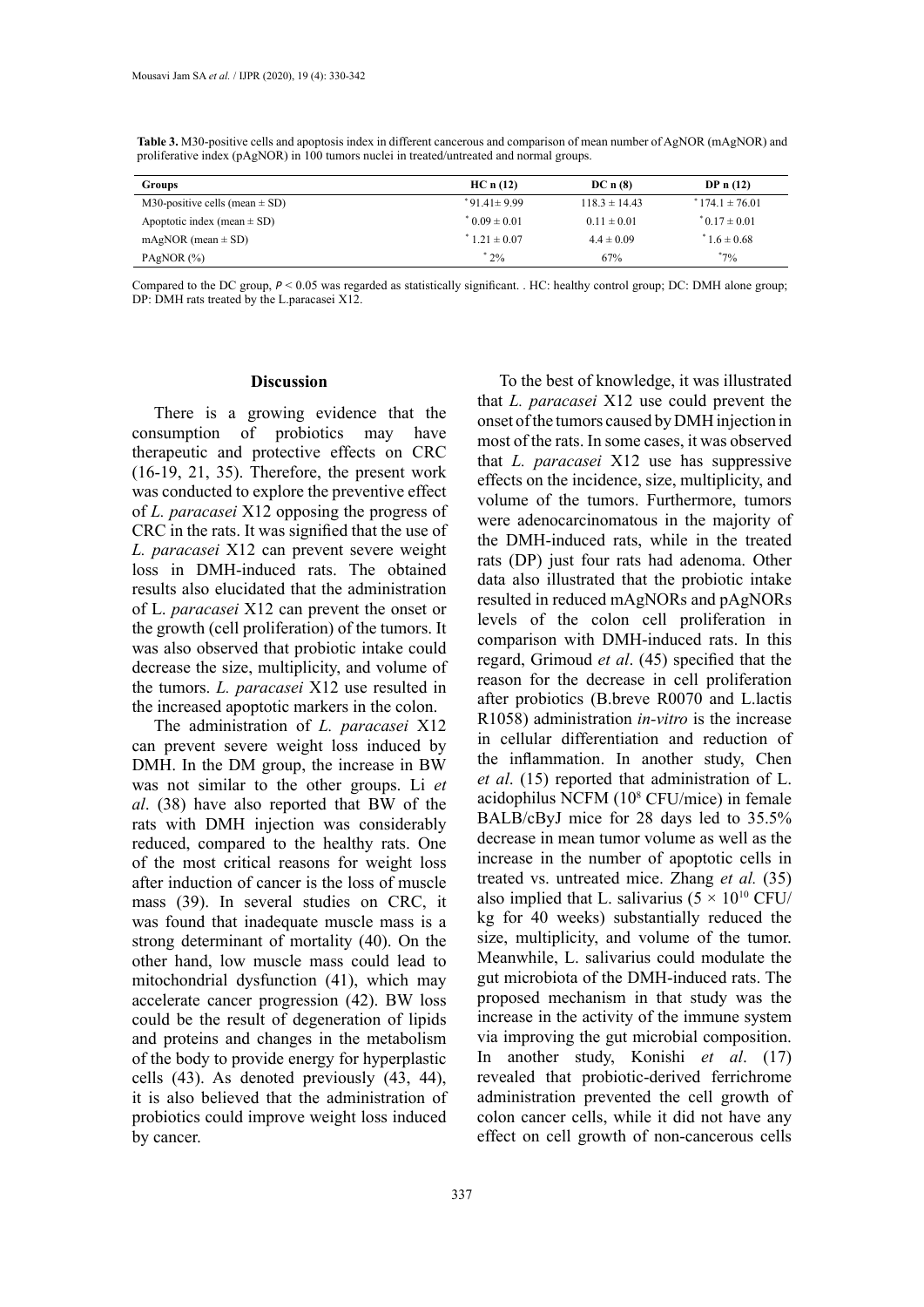of the small intestine in the rats. Notably, the tumor-suppressive effect of ferrichrome was stronger than anticancer drugs. In contrast to this study, Arthur *et al*. (22) suggested that VSL#3 probiotic intake (109 CFU/animal/day) for 17 weeks could not decrees inflammation and tumorigenesis in a mouse model of colitisassociated CRC (induced by azoxymethane injection). In addition, there was no notable difference in the tumor penetrance and dysplasia score among the experimental groups. However, tumor multiplicity was meaningfully decreased in VSL#3-treated animals. According to the evidence, among the proposed mechanisms for CRC, various probiotics may reduce inflammation and strengthen immune responses (46-48) by improving the gut microbial composition and maintaining the integrity of the intestine (49-51) which is probably the main reason for inhibition of the cell proliferation and prevention or suppression of colon tumors (52, 53).

The present study marked that *L. paracasei* X12 use can ameliorate the expression of apoptosis index in the colon cells. The apoptosis mechanism is one of the most noteworthy pathways against the growth of tumors. This pathway is disrupted in cancerous cells (54). This paper's finding well demonstrated that *L. paracasei* X12 therapy led to notable improvement in M30 CytoDEATH cells (positive cells). Although recent evidence in different *in-vitro*, *in-vivo* and human clinical trials have implied that the consumption of probiotics can alleviate disease symptoms, especially gastrointestinal disorders and relieve negative symptoms of CRC; however, the exact mechanisms for anticancer and cancer preventive activity of probiotics remain yet unknown (55). One of the possible mechanisms that researchers have proposed for the anticancer effect of probiotics is the induction of apoptosis in cancerous cells via down/up-regulation of key genes in apoptosis and proliferation pathways (56-58) The intrinsic apoptosis pathway was regulated by two main groups of the Bcl-2 proteins, 1) the pro-apoptotic proteins (*e.g*. Bax, Bak, Bad, Bcl-Xs, Bid, Bik, Bim, and Hrk) that promote release of cytochrome c and 2) the anti-apoptotic proteins (*e.g*. Bcl-2, Bcl-

XL, Bcl-W, Bfl-1, and Mcl-1) that block the mitochondrial release of cytochrome-c (59). Different studies reflected that some probiotic strains, such as L. bulgaricus, L. rhamnosus GG and B. latis Bb12 can modulate some antiapoptotic and pro-apoptotic gene expression like Bax and Bcl-2 can stimulate apoptotic protein like caspase-3 can suppress some survival signaling and can produce some metabolites, such as surfactin and shortchain fatty acids which induce apoptosis in colorectal carcinoma cells (60). On the other hand, some investigations detailed that Jak/ signal transducer and activator of transcription (STAT) signaling pathway play an outstanding role in the progression of CRC. This pathway possesses such a notable role in several physiological pathways, including cell growth/ differentiation, hematopoiesis, immunity, cell survival, invasion, angiogenesis and migration by regulation of some gene expressions, such as Bcl-2, p16ink4a, p21waf1/cip1, and p27kip1, E-cadherin, VEGF, and MMPs (61). Some studies revealed that Akt1, Jak2, and STAT3 signaling pathway can be good potential therapeutic targets in the human CRC treatment due to their activity in numerous parts of tumorigenesis and progression. As well, Ma *et al*. cited that there are particular correlations between STAT3, survivin and Bcl-xl expression levels and also the level of activated phospho-STAT3 (pSTAT3) has been increased in CRC patients (62). However, the growth of cancer cells can suppress through inhibition of Jak/STAT signaling pathway and corresponding apoptosis induction (63).

In this study, treatment with L. paracasei X12 remarkably downregulated anti-apoptotic and proliferation inducer genes like Bcl-2, Jak-1, and Akt-1 and upregulated proapoptotic genes like Bax, Cas-3, -9 in DP group in comparison with DC group. Also, administration of L.paracasei prevented from induction and progression of CRC tumors in rats through suppress tumor cell proliferation and induction of apoptosis by triggering both intrinsic and extrinsic apoptosis pathways.

However, the histopathological evaluation of the colon cells illustrated that *L. paracasei* X12 increase apoptotic index and also there is a crucial deference in the percentage of early and late cell apoptosis in the colon tissue,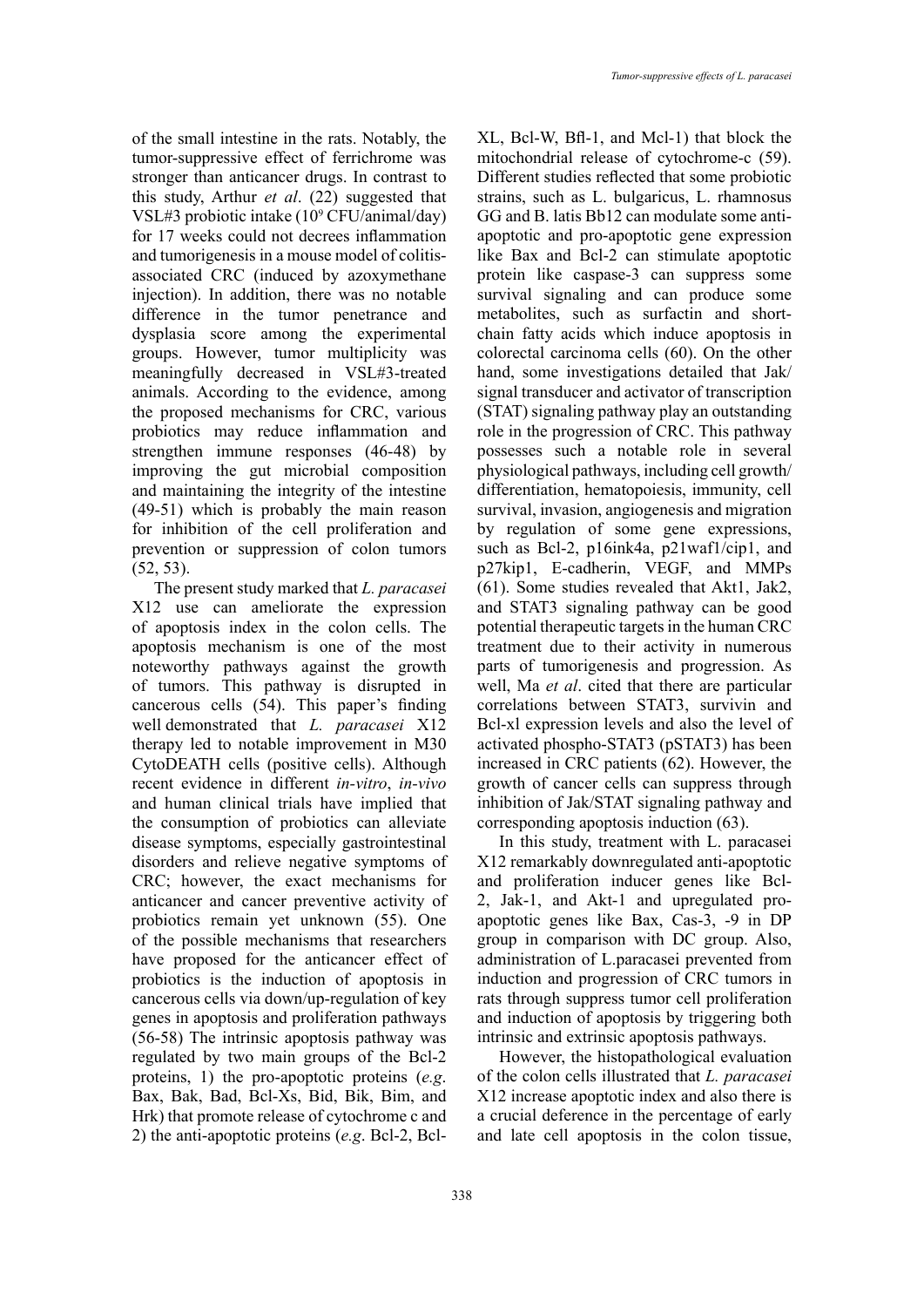compared with the DMH-alone-exposed rats. There were notable effects in either preventing the onset of tumor cells or suppressing their growth that was probably due to the beneficial effects of the probiotic on various apoptosis pathways and decrease of the cell proliferation. In a similar study, Konishi *et al*. (17) implied that L. casei ATCC334 induces apoptosis (*i.e.* caspase-3) in colon cancer cells *in-vitro* through the activation of c-jun N-terminal kinase (JNK). In addition, TUNEL staining indicated that the number of apoptotic cells in the probiotic-treated cells was higher than the control cells. However, it was mentioned that their results were not investigated *in-vivo*. Another study reported that the administration of L. casei ATCC393 (10<sup>9</sup> CFU/day) for 13 days significantly inhibited the growth of colon carcinoma cells and diminution in the tumor volume of treated mice (64). They also signaled that L. casei ATCC393 did not substantiate perceptible differences either in CT26 or HT29 cells *in-vitro* using flow cytometry, compared to the control group. Apoptosis of colon cancer cells by Annexin V and PI was reported in another study (64). According to the evidence mentioned above, it can be concluded that apoptotic effects (evaluate different pathways) of probiotics still need to be investigated. However, the final results have been manifested to be desirable in increasing tumor cell death via apoptosis. In another study by Sharma *et al.* (30), intake of L. acidophilus (108 CFU/day) could inhibit the expression of the pro-apoptotic protein (Bax) and increase the anti-apoptotic protein (Bcl-2) levels via reduced oxidative stress (17). Inhibition of the cell proliferation could be due to the increased apoptosis or not as well; since a study reported that reduction of cell proliferation was not through modulating apoptosis. It was demonstrated that the antiproliferative effect of probiotic was through the decrement of ErbB2 and ErbB3 receptors which resulted in downstream signaling molecules E2F and cyclin D1 (65).

Generally, the used data examplified that *L. paracasei* X12 administration prevented severe weight loss in DMH-induced rats. It was also well demonstrated that *L. paracasei* X12 use resulted in preventing the incidence of the neoplastic cell and suppression of the

development of the tumor. Distinguishable changes were observed in the apoptosis markers, flow cytometry index, and cell proliferation in L.paracasei-treated rats, as well. Despite the favorable results obtained in the present study, there were some limitations, including the lack of examination of gut microbial changes that contribute to the clarity of the mechanisms of the tumor-suppressive actions of probiotics administration.

## **Conclusion**

It was elucidated that *L. paracasei* X12 performed anti-proliferative and tumorsuppressive effects in reducing the incidence of CRC. In this regard, the findings of this study suggest that *L*. *paracasei* X12 use prevented severe weight loss and resulted in decreased size, multiplicity, and volume of the adenomas. It was revealed that probiotic intake could ameliorate apoptosis markers in colon cells to a remarkably high level. Probiotic administration seems to be a promising avenue of research in the prevention of CRC. Further investigations are warranted to clarify active bacterial components, and more signaling pathways. Probiotics administration may hold a prominent potential in matters of control and management of CRC. Finally, more researches need to be conducted regarding cancers for the association of nutritional strategies.

## **Acknowledgments**

 Thanks go to Drug Applied Research Center, Department of Medical Nanotechnology, Imam Reza Hospital, Department of Nutrition in Society, Faculty of Nutrition and Food Sciences, Tabriz, Iran.

## **Funding**

 This study was financially supported by Nutrition Research Center and Drug Applied Research Center, Tabriz University of Medical Sciences, Tabriz, Iran.

#### **References**

- (1) Arnold M, Sierra MS, Laversanne M, Soerjomataram I, Jemal A and Bray F. Global patterns and trends in colorectal cancer incidence and mortality. *Gut* (2017) 66: 683-91.
- (2) Siegel R, DeSantis C and Jemal A. Colorectal cancer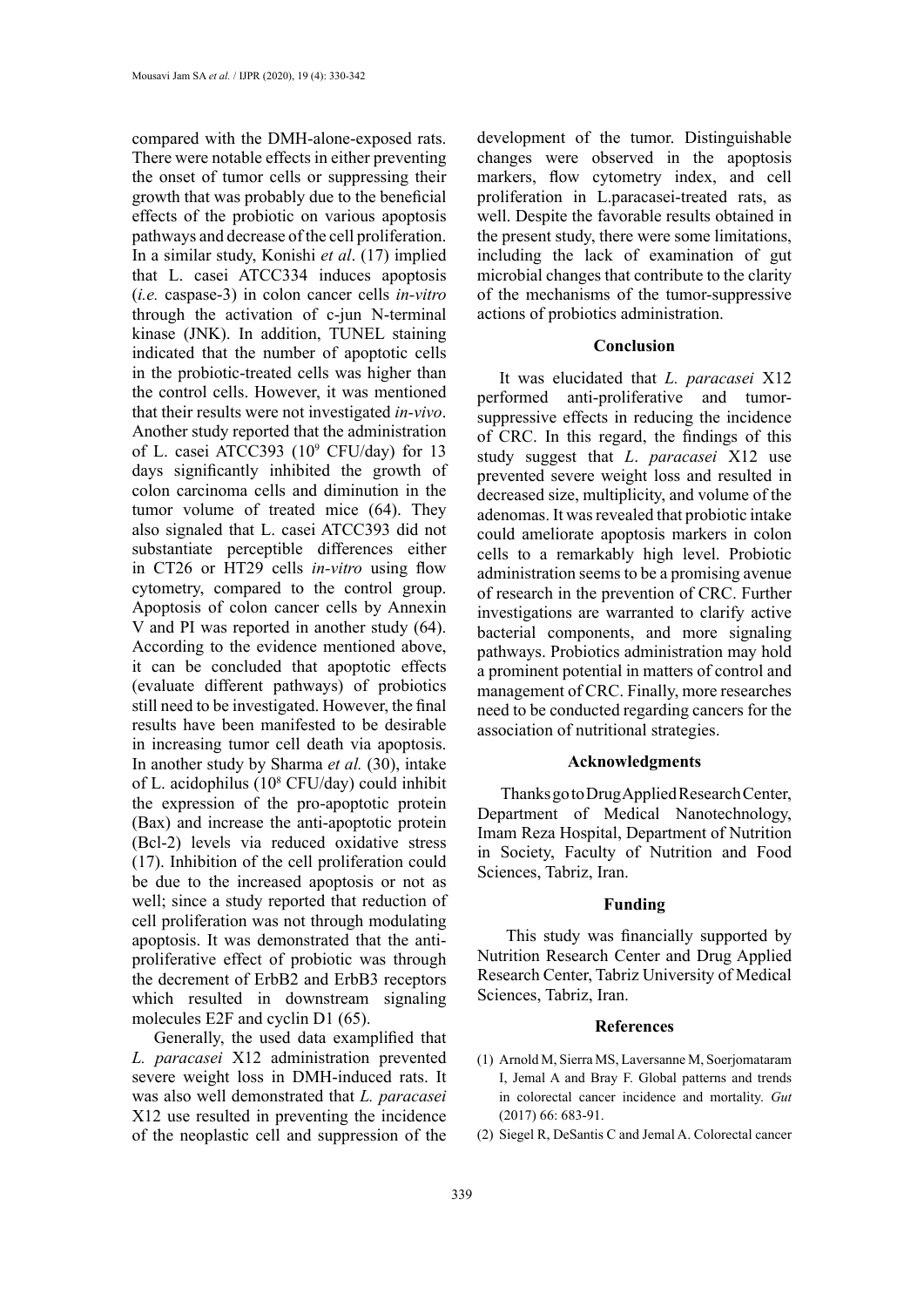statistics, 2014. *CA Cancer J. Clin*. (2014) 64: 104- 17.

- (3) Shreiner AB, Kao JY and Young VB. The gut microbiome in health and in disease. *Curr. Opin. Gastroenterol*. (2015) 31: 69-75.
- (4) DuPont AW and DuPont HL. The intestinal microbiota and chronic disorders of the gut. *Nat. Rev. Gastroenterol. Hepatol*. (2011) 8: 523-31.
- (5) Hosseinifard ES, Morshedi M, Bavafa Valenlia K and Saghafi Asl M. The novel insight into antiinflammatory and anxiolytic effects of psychobiotics in diabetic rats: possible link between gut microbiota and brain regions. *Eur. J. Nutr*. (2019) 3361-75.
- (6) Davis CD and Milner JA. Gastrointestinal microflora, food components and colon cancer prevention. *J. Nutr. Biochem*. (2009) 20: 743-52.
- (7) Marchesi JR, Dutilh BE, Hall N, Peters WH, Roelofs R, Boleij A and Tjalsma H. Towards the human colorectal cancer microbiome. *PLoS One* (2011) 6: e20447.
- (8) Sobhani I, Tap J, Roudot-Thoraval F, Roperch JP, Letulle S, Langella P, Corthier G, Van Nhieu JT and Furet JP. Microbial dysbiosis in colorectal cancer (CRC) patients. *PLoS One* (2011) 6: e16393.
- (9) Morshedi M, Valenlia KB, Hosseinifard ES, Shahabi P, Abbasi MM, Ghorbani M, Barzegari A, Sadigh-Eteghad S and Saghafi-Asl M. Beneficial psychological effects of novel psychobiotics in diabetic rats: the interaction among the gut, blood, and amygdala. *J. Nutr. Biochem.* (2018) 57: 145-52.
- (10) Aureli P, Capurso L, Castellazzi AM, Clerici M, Giovannini M, Morelli L, Poli A, Pregliasco F, Salvini F and Zuccotti GV. Probiotics and health: an evidence-based review. *Pharmacol. Res.* (2011) 63: 366-76.
- (11) Valenlia KB, Morshedi M, Saghafi-Asl M, Shahabi P and Abbasi MM. Beneficial impacts of *Lactobacillus* plantarum and inulin on hypothalamic levels of insulin, leptin, and oxidative markers in diabetic rats. *J. Funct. Foods.* (2018) 46: 529-37.
- (12) Gamallat Y, Ren X, Walana W, Meyiah A, Xinxiu R, Zhu Y, Li M, Song S, Xie L and Jamalat Y. Probiotic *Lactobacillus* rhamnosus modulates the gut microbiome composition attenuates preneoplastic colorectal Aberrant crypt foci. *J. Funct. Foods* (2019) 53: 146-56.
- (13) Shadnoush M, Hosseini RS, Mehrabi Y, Delpisheh A, Alipoor E, Faghfoori Z, Mohammadpour N and Moghadam JZ. Probiotic yogurt affects pro-and antiinflammatory factors in patients with inflammatory bowel disease. *Iran. J. Pharm. Res.* (2013) 12: 929- 36.
- (14) Chua KJ, Kwok WC, Aggarwal N, Sun T and Chang MW. Designer probiotics for the prevention

and treatment of human diseases. *Curr. Opin. Chem. Biol.* (2017) 40: 8-16.

- (15) Chen CC, Lin WC, Kong MS, Shi HN, Walker WA, Lin CY, Huang CT, Lin YC, Jung SM and Lin TY. Oral inoculation of probiotics *Lactobacillus*
- acidophilus NCFM suppresses tumour growth both in segmental orthotopic colon cancer and extraintestinal tissue. *Br. J. Nutr.* (2012) 107: 1623-34.
- (16) Capurso G, Marignani M and Delle Fave G. Probiotics and the incidence of colorectal cancer: when evidence is not evident. *Dig. Liver. Dis.* (2006) 38: S277-S82.
- (17) Konishi H, Fujiya M, Tanaka H, Ueno N, Moriichi K, Sasajima J, Ikuta K, Akutsu H, Tanabe H and Kohgo Y. Probiotic-derived ferrichrome inhibits colon cancer progression via JNK-mediated apoptosis. *Nat. Commun.* (2016) 7: 1-12.
- (18) Jan G, Belzacq A, Haouzi D, Rouault A, Metivier D, Kroemer G and Brenner C. Propionibacteria induce apoptosis of colorectal carcinoma cells via shortchain fatty acids acting on mitochondria. *Cell Death. Differ*. (2002) 9: 179-88.
- (19) Tsai T-L, Li AC, Chen YC, Liao YS and Lin T-H. Antimicrobial peptide m2163 or m2386 identified from *Lactobacillus* casei ATCC 334 can trigger apoptosis in the human colorectal cancer cell line SW480. *Tumor Biol.* (2015) 36: 3775-89.
- (20) Faghfoori Z, Gargari BP, Saber A, Seyyedi M and Khosroushahi AY. The investigation of the diversity of lactobacilli spp. and assessment their some probiotic properties in traditional dairy products in East Azerbaijan province in Iran. *Iran. J. pharm. Res*. (2017) 16: 1538-45.
- (21) Faghfoori Z, Gargari BP, Gharamaleki AS, Bagherpour H and Khosroushahi AY. Cellular and molecular mechanisms of probiotics effects on colorectal cancer. *J. Funct. Foods* (2015) 18: 463- 72.
- (22) Arthur JC, Gharaibeh RZ, Uronis JM, Perez Chanona E, Sha W, Tomkovich S, Mühlbauer M, Fodor AA and Jobin C. VSL# 3 probiotic modifies mucosal microbial composition but does not reduce colitis-associated colorectal cancer. *Sci. Rep.* (2013) 3: 1-9.
- (23) Gamallat Y, Meyiah A, Kuugbee ED, Hago AM, Chiwala G, Awadasseid A, Bamba D, Zhang X, Shang X and Luo F. *Lactobacillus* rhamnosus induced epithelial cell apoptosis, ameliorates inflammation and prevents colon cancer development in an animal model. *Biomed. Pharmacother.* (2016) 83: 536-41.
- (24) Maia LP, Levi YLdAS, do Prado RL, dos Santos Santinoni C and Marsicano JA. Effects of probiotic therapy on serum inflammatory markers: A systematic review and meta-analysis. *J. Funct.*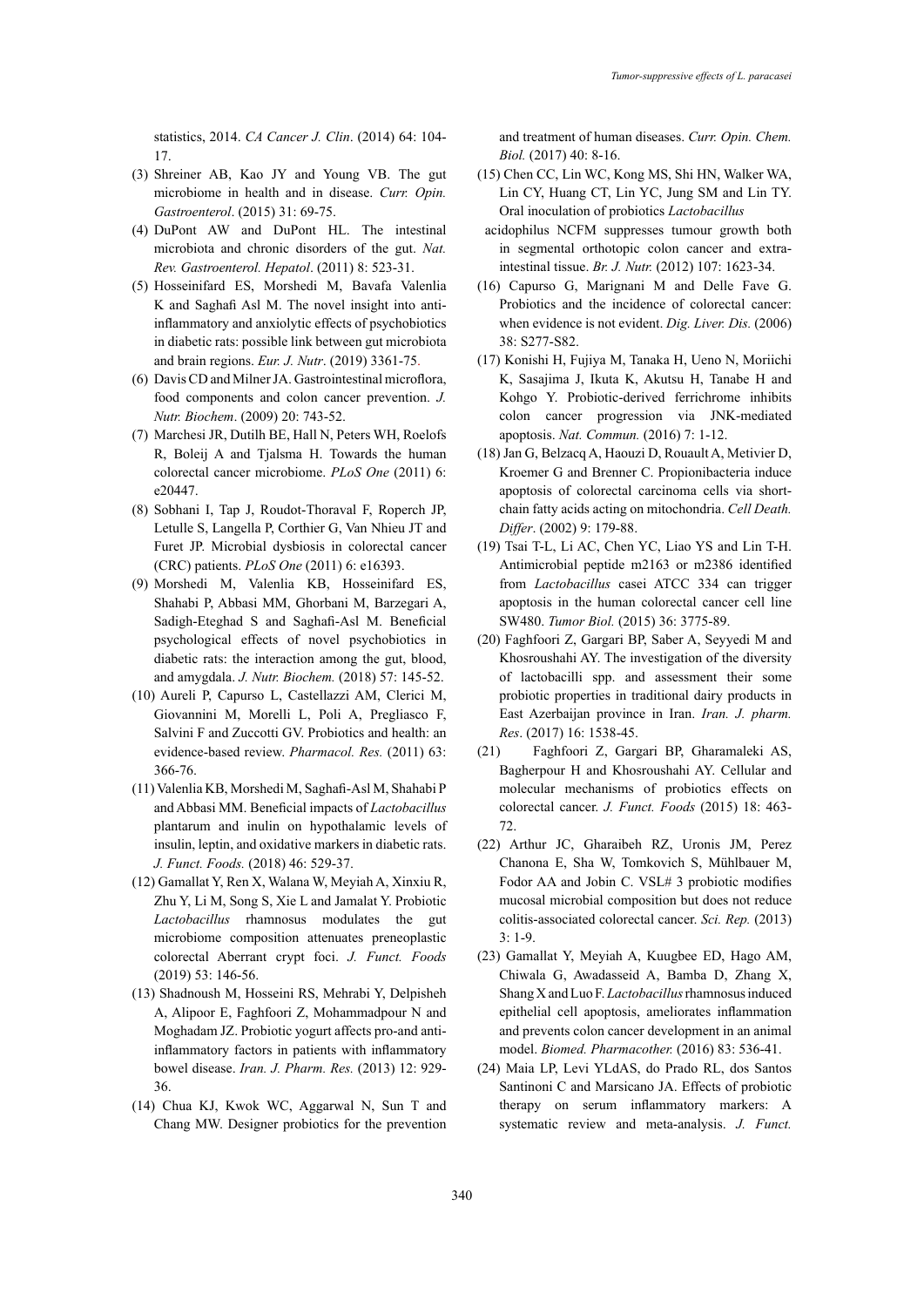*Foods* (2019) 54: 466-78.

- (25) Pagnini C, Saeed R, Bamias G, Arseneau KO, Pizarro TT and Cominelli F. Probiotics promote gut health through stimulation of epithelial innate immunity. *Proc. Natl. Acad. Sci.* (2009) 107: 454-59.
- (26) Zhu Y, Luo TM, Jobin C and Young HA. Gut microbiota and probiotics in colon tumorigenesis. *Cancer Lett.* (2011) 309: 119-27.
- (27) Paolillo R, Carratelli CR, Sorrentino S, Mazzola N and Rizzo A. Immunomodulatory effects of *Lactobacillus* plantarum on human colon cancer cells. *Int. Immunopharmacol.* (2009) 9: 1265-71.
- (28) Zhang Jy, Xiao X, Dong Y, Wu J, Yao F and Zhou Xh. Effect of fermented wheat germ extract with *lactobacillus* plantarum dy-1 on HT-29 cell proliferation and apoptosis. *J. Agric. Food Chem.* (2015) 63: 2449-57.
- (29) Wong RS. Apoptosis in cancer: from pathogenesis to treatment. *J. Exp. Clin. Cancer Res.* (2011) 30: 87.
- (30) Sharma S, Singh R and Kakkar P. Modulation of Bax/Bcl-2 and caspases by probiotics during acetaminophen induced apoptosis in primary hepatocytes. *Food Chem. Toxicol.* (2011) 49: 770-9.
- (31) Rizzardini G, Eskesen D, Calder PC, Capetti A, Jespersen L and Clerici M. Evaluation of the immune benefits of two probiotic strains Bifidobacterium animalis ssp. lactis, BB-12® and *Lactobacillus paracasei* ssp. paracasei, L. casei 431® in an influenza vaccination model: a randomised, doubleblind, placebo-controlled study. *Br. J. Nutr*. (2012) 107: 876-84.
- (32) Wang J, Tang H, Zhang C, Zhao Y, Derrien M, Rocher E, Vlieg JEv-H, Strissel K, Zhao L and Obin M. Modulation of gut microbiota during probioticmediated attenuation of metabolic syndrome in high fat diet-fed mice. *ISME J.* (2015) 9: 1-15.
- (33) Paturi G, Phillips M, Jones M and Kailasapathy K. Immune enhancing effects of *Lactobacillus* acidophilus LAFTI L10 and *Lactobacillus paracasei* LAFTI L26 in mice. *Int. J. Food Microbiol*. (2007) 115: 115-8.
- (34) Faghfoori Z, Pourghassem Gargari B, Saber A, Seyyedi M, Fazelian S and Yari Khosroushahi A. Prophylactic effects of secretion metabolites of dairy lactobacilli through downregulation of ErbB-2 and ErbB-3 genes on colon cancer cells. *Eur. J. Cancer Prev.* (2017) 29: 201-9.
- (35) Zhang M, Fan X, Fang B, Zhu C, Zhu J and Ren F. Effects of *Lactobacillus* salivarius Ren on cancer prevention and intestinal microbiota in 1, 2-dimethylhydrazine-induced rat model. *J. Microbiol.* (2015) 53: 398-405.
- (36) Huang L, Shan YJ, He CX, Ren M-H, Tian PJ and Song W. Effects of *L. paracasei* subp. paracasei

X12 on cell cycle of colon cancer HT-29 cells and regulation of mTOR signalling pathway. *J. Funct. Foods.* (2016) 21: 431-9.

- (37) Hamilton SR and Aaltonen LA, Pathology and genetics of tumours of the digestive system..: IARC press Lyon (2000) Vol. 48.
- (38) Li W and Li C-B. Effect of oral Lactococcus lactis containing endostatin on 1, 2-dimethylhydrazineinduced colon tumor in rats. *World J. Gastroenterol.*  (2005) 11: 7242-7.
- (39) Cederholm TE, Bauer JM, Boirie Y, Schneider SM, Sieber CC and Rolland Y. Toward a definition of sarcopenia. *Clin. Geriatr. Med.* (2011) 27: 341-53.
- (40) Miyamoto Y, Baba Y, Sakamoto Y, Ohuchi M, Tokunaga R, Kurashige J, Hiyoshi Y, Iwagami S, Yoshida N and Yoshida M. Sarcopenia is a negative prognostic factor after curative resection of colorectal cancer. *Ann. Surg. Oncol.* (2015) 22: 2663-8.
- (41) Marzetti E, Calvani R, Cesari M, Buford TW, Lorenzi M, Behnke BJ and Leeuwenburgh C. Mitochondrial dysfunction and sarcopenia of aging: from signaling pathways to clinical trials. *Int. J. Biochem. Cell Biol.* (2013) 45: 2288-301.
- (42) Xue X, Bredell BX, Anderson ER, Martin A, Mays C, Nagao Kitamoto H, Huang S, Győrffy B, Greenson JK and Hardiman K. Quantitative proteomics identifies STEAP4 as a critical regulator of mitochondrial dysfunction linking inflammation and colon cancer. *Proc. Natl. Acad. Sci.* (2017) 114: E9608-E9617.
- (43) Walia S, Kamal R, Kanwar SS and Dhawan DK. Cyclooxygenase as a target in chemoprevention by probiotics during 1, 2-dimethylhydrazine induced colon carcinogenesis in rats. *Nutr. Cancer* (2015) 67: 603-11.
- (44) Yeh KY, Wang HM, Chang JWC, Huang JS, Lai CH, Lan YJ, Wu TH, Chang PH, Wang H and Wu CJ. Omega-3 fatty acid-, micronutrient-, and probioticenriched nutrition helps body weight stabilization in head and neck cancer cachexia. *Oral Surg. Oral Med. Oral Pathol. Oral. Radiol.* (2013) 116: 41-8.
- (45) Grimoud J, Durand H, De Souza S, Monsan P, Ouarné F, Theodorou V and Roques CJIjofm. *In-vitro* screening of probiotics and synbiotics according to anti-inflammatory and anti-proliferative effects*. Int. J. Food Microbiol.* (2010) 144: 42-50.
- (46) Andreasen AS, Larsen N, Pedersen Skovsgaard T, Berg RM, Møller K, Svendsen KD, Jakobsen M and Pedersen BK. Effects of *Lactobacillus* acidophilus NCFM on insulin sensitivity and the systemic inflammatory response in human subjects. *Br. J. Nutr.* (2010) 104: 1831-8.
- (47) Rinne M, Kalliomaki M, Arvilommi H, Salminen S and Isolauri E. Effect of probiotics and breastfeeding